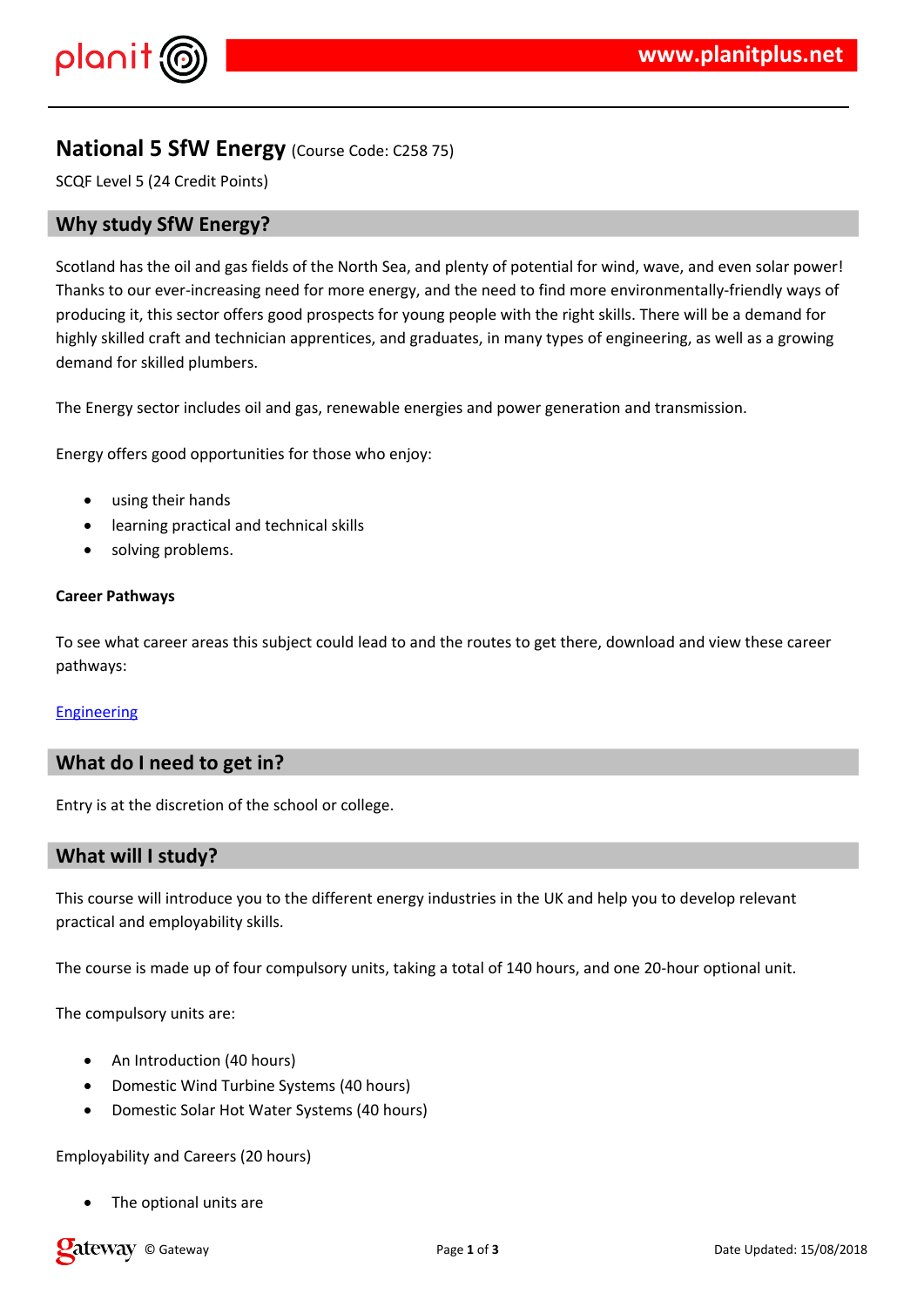

- Energy and the Individual
- Oil/Gas Extraction

Conventional Production Technologies and the Grid

You will learn about

- where we get our energy from, and the energy systems and processes that we use to make different forms of energy
- generating heat from solar energy
- assembling a small solar panel
- career opportunities in the energy sector
- designing and building small wind turbines
- your own carbon footprint and how to reduce it
- how oil and gas are created and extracted
- traditional energy generation plants and their impact on the environment

Where will I take the course?

 You will usually train at a local college. Training sessions will take place for a set number of hours and weeks during term time. You will have to wear appropriate Personal Protective Equipment (PPE) on this course, for example: safety footwear (boots or shoes with steel toe caps), safety glasses and a boiler suit or overalls.

Work experience/placements

 Due to health and safety requirements it is often difficult to arrange an energy sector work experience placement for young people. However, where possible, you may be able to visit relevant engineering or utility (electricity, gas or water) companies and/or find out more from visiting speakers from the sector.

## **How will I be assessed?**

Assessment will be based on a range of practical workshop activities in real or simulated workplace settings. Tutors will observe and keep records of your work. Some assessment may be done online using an e-portfolio system.

## **Study Materials**

## **What can I go on to next?**

You may be able to progress to:

Employment/Training